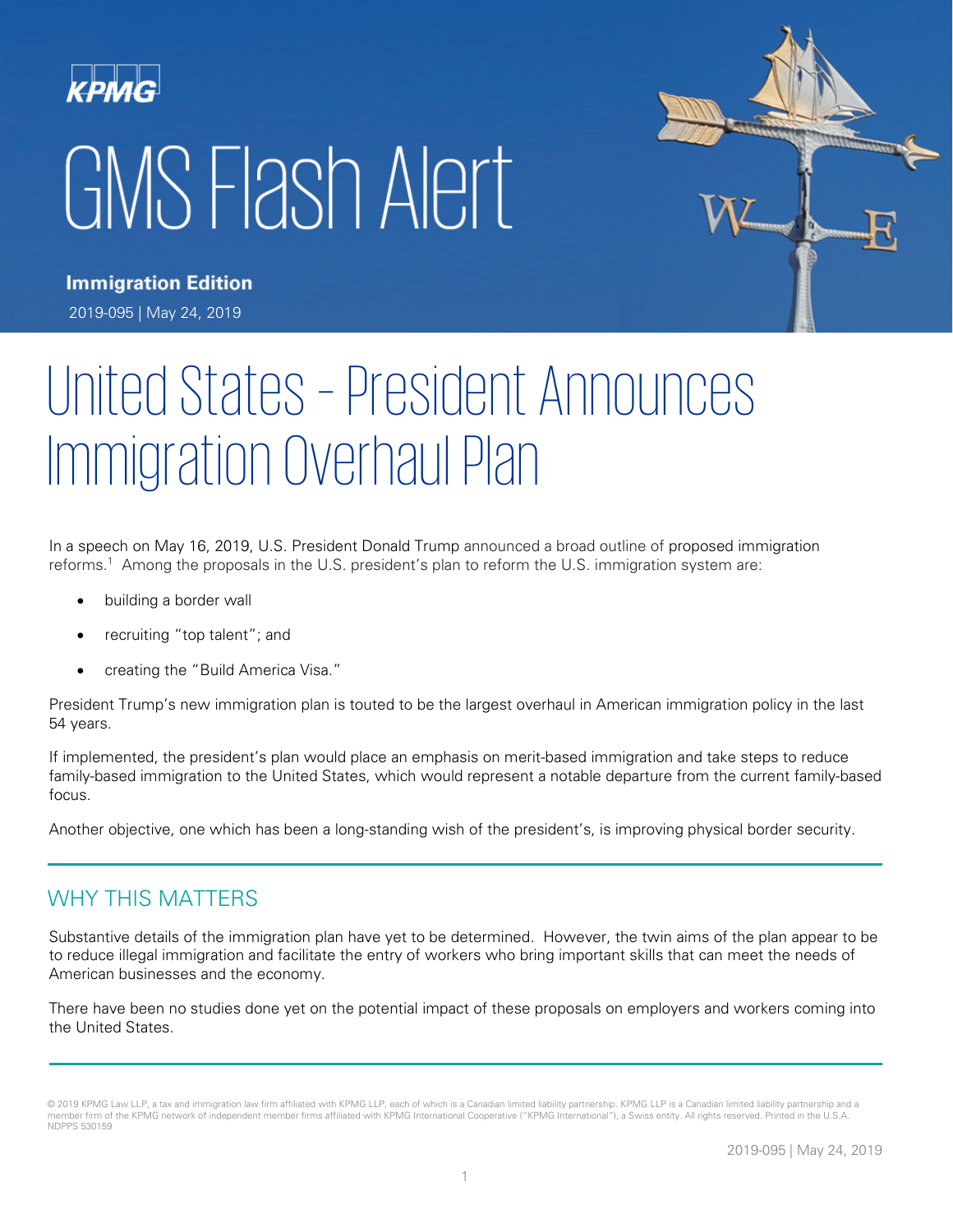# **More Details on Merit-Based Immigration Proposal**

The president outlined his ideas for the introduction of a merit-based points system. Such a system would result in – it is estimated – increasing the proportion of highly-skilled immigration from 12 percent to 57 percent. Referencing the Canadian and Australian immigration programs as models to follow, President Trump plans to introduce a new pointsbased program and put in place the "Build America Visa," which would replace the current permanent residence visa system.

Under the proposed program, points would be awarded to permanent residence applicants on the basis of certain criteria including age, skills, and education level, offer of employment, job creation potential, and wage level.

Further, applicants would need to demonstrate English-language proficiency and pass an exam on American civics.

### KPMG LAW LLP NOTE

A potential consequence of a merit-based plan is a shift of control over the skilled-worker sponsorship process into the hands of the government and away from employers.

# **Other Proposals**

Other proposed reforms include:

(1) eliminating the diversity visa lottery, which offers permanent residence to citizens of countries with historically low rates of immigration to the United States;

(2) bolstering ports of entry to establish that all vehicles and people are properly screened;

(3) building a border wall in targeted locations; and

(4) overhauling the U.S. asylum system, with the aim of processing fewer applications.

The proposals do not include tackling the Deferred Action for Childhood Arrivals (DACA) program nor changing the current permanent resident visa quota.

# **Next Steps**

President Trump's announcement serves as an outlined plan of proposed changes to reform the U.S. immigration system. At this time it remains unclear, how and whether any of these proposals will be legislated.

KPMG Law LLP in Canada will continue to monitor these proposals, and will endeavor to keep GMS Flash Alert readers informed as developments occur

<sup>© 2019</sup> KPMG Law LLP, a tax and immigration law firm affiliated with KPMG LLP, each of which is a Canadian limited liability partnership. KPMG LLP is a Canadian limited liability partnership and a member firm of the KPMG network of independent member firms affiliated with KPMG International Cooperative ("KPMG International"), a Swiss entity. All rights reserved. Printed in the U.S.A. NDPPS 530159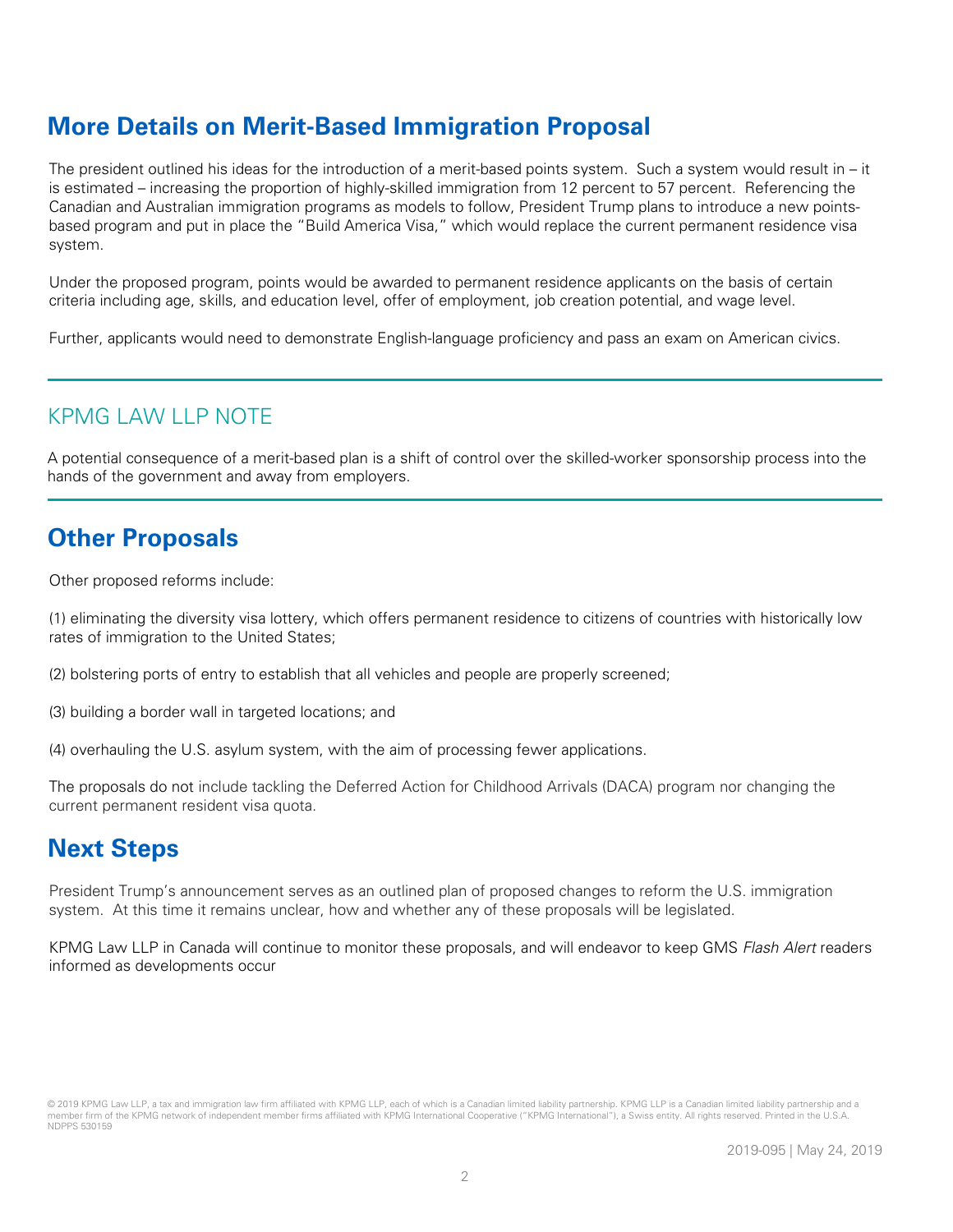#### FOOTNOTE:

1 To see the May 16, 2019 White House press releases and fact sheets, click [here](https://www.whitehouse.gov/briefings-statements/president-donald-j-trump-wants-to-fully-secure-our-border-and-reform-our-immigration-system-to-put-america-first/) and [here.](https://www.whitehouse.gov/briefings-statements/remarks-president-trump-modernizing-immigration-system-stronger-america/)

\* \* \* \*

<sup>© 2019</sup> KPMG Law LLP, a tax and immigration law firm affiliated with KPMG LLP, each of which is a Canadian limited liablity partnership. KPMG LLP is a Canadian limited liability partnership and a<br>member firm of the KPMG net